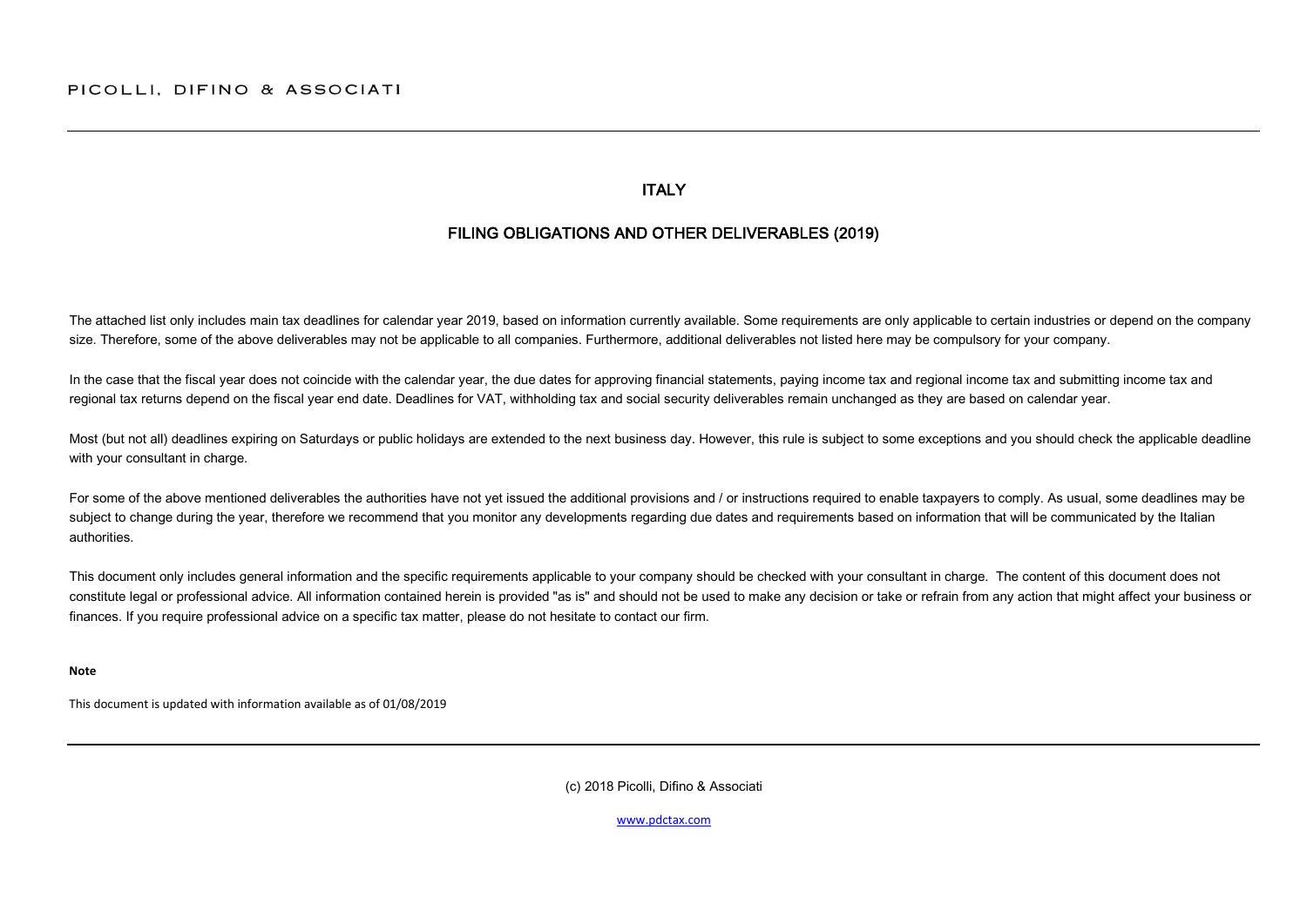| <b>ITALY</b>                                                      |                                | 90                      |                                                                                      |              |
|-------------------------------------------------------------------|--------------------------------|-------------------------|--------------------------------------------------------------------------------------|--------------|
| Filing obligations and other deliverables (2019)                  |                                | Date format: dd/mm/yyyy | This document is updated with information available as of 01/08/2019                 |              |
| <b>Deliverable</b>                                                | Area                           | <b>Deadline</b>         | <b>Comments</b>                                                                      | <b>Notes</b> |
|                                                                   |                                | $(*)$ (**)              |                                                                                      |              |
| Executive additional social security quarterly payment            | Social security                |                         | 10/01/19 M. Negri - FASDAC/M.Besusso - A. Pastore funds                              |              |
| Monthly VAT/WHT/Payroll tax payments                              | VAT/WHT/Social security        | 16/01/19                |                                                                                      | (7)          |
| Quarterly dividend WHT payment                                    | WHT - Withholding Taxes        |                         | 16/01/19 16th day after quarter when dividend is paid                                | (8)          |
| Mini One-Stop Shop (MOSS) VAT payment                             | VAT                            |                         | 20/01/19 For intra-EU B2C electronic, and tele/radio communication services          |              |
| Intrastat Listing 2018 12 or Q4 (Sales and Purchases)             | <b>VAT</b>                     | 25/01/19                |                                                                                      |              |
| Annual return of documents subject to stamp duty                  | Other taxes                    |                         | 31/01/19 Optional - In lieu of tax stamps                                            |              |
| Archiving electronic accounting records 2017                      | Accounting                     | 31/01/19 Optional       |                                                                                      |              |
| Archiving electronic VAT documents and registers 2017             | <b>VAT</b>                     | 31/01/19 Optional       |                                                                                      |              |
| <b>INPS social security filing (UNIEMENS)</b>                     | Social security                | 31/01/19                |                                                                                      |              |
| Printing fixed assets records 2017                                | Accounting                     |                         | 31/01/19 Immediate printing required in the case of a tax audit                      |              |
| Printing journal and other accounting records FY 2017             | Accounting                     |                         | 31/01/19 Immediate printing required in the case of a tax audit                      |              |
| <b>QUADRIFOR annual payment</b>                                   | Social security                |                         | 31/01/19 For managers                                                                |              |
| Stamp duty on paper records - annual return                       | <b>Other taxes</b>             |                         | 31/01/19 Due in connection with paper accounting records                             |              |
| <b>INAIL Labour insurance payment</b>                             | Social security                | 18/02/19                |                                                                                      |              |
| <b>INAIL Labour insurance return</b>                              | Social security                | 18/02/19                |                                                                                      |              |
| Monthly VAT/WHT/Payroll tax payments                              | VAT/WHT/Social security        | 18/02/19                |                                                                                      | (7)          |
| <b>ENASARCO</b> social security quarterly payment                 | Social security                | 20/02/19                |                                                                                      |              |
| Intrastat Listing 2019 01 (Sales and Purchases)                   | <b>VAT</b>                     | 25/02/19                |                                                                                      |              |
| FASI executive health insurance quarterly payment                 | Social security                | 28/02/19                |                                                                                      |              |
| <b>INPS social security filing (UNIEMENS)</b>                     | Social security                | 28/02/19                |                                                                                      |              |
| Monthly cross border invoice data report (Esterometro) 1 2019     | <b>VAT</b>                     |                         | 28/02/19 NEW DELIVERABLE                                                             |              |
| Quarterly invoice data report (Spesometro) Q3-Q4 2018             | <b>VAT</b>                     | 28/02/19                |                                                                                      |              |
| Quarterly VAT return Q4 2018                                      | <b>VAT</b>                     | 28/02/19                |                                                                                      |              |
| Stamp duty - bimonthly payment form Mod. F24                      | Other taxes                    |                         | 28/02/19 Optional - In lieu of tax stamps                                            |              |
| Annual statements of withholding tax/social security Mod. CU      | WHT - Withholding Taxes        |                         | 07/03/19 Electronic submission of Mod. CU employment and independent services income | (9)          |
| Annual duty on accounting records                                 | Other taxes                    | 18/03/19                |                                                                                      |              |
| Monthly VAT/WHT/Payroll tax payments                              | VAT/WHT/Social security        | 18/03/19                |                                                                                      | (7)          |
| Intrastat Listing 2019 02 (Sales and Purchases)                   | <b>VAT</b>                     | 25/03/19                |                                                                                      |              |
| AGCOM (Communications authority) annual payment and communication | Other taxes                    |                         | 01/04/19 Payable by media companies                                                  |              |
| Annual statements of withholding tax Mod. CUPE                    | WHT - Withholding Taxes        |                         | 01/04/19 Delivery to recipients of dividends and other financial income              |              |
| Annual statements of withholding tax/social security Mod. CU      | <b>WHT - Withholding Taxes</b> |                         | 01/04/19 Delivery to recipients of employment and independent services income        | (9)          |
| Board meeting for approving annual Financial Statements           | Corporate                      |                         | 01/04/19 Deadline is May 30th if consolidated FS are prepared                        | (1)          |
| FIRR payment for commission agents                                | Social security                |                         | 01/04/19 Sales agents deferred compensation                                          |              |
| <b>INPS social security filing (UNIEMENS)</b>                     | Social security                | 01/04/19                |                                                                                      |              |
| Monthly cross border invoice data report (Esterometro) 2 2019     | <b>VAT</b>                     |                         | 01/04/19 NEW DELIVERABLE                                                             |              |
| Statutory financial statements 2018                               | Accounting                     |                         | 01/04/19 Deadline is May 30th if consolidated FS are prepared                        | (1)          |
| Executive additional social security quarterly payment            | Social security                |                         | 10/04/19 M. Negri - FASDAC/M.Besusso - A. Pastore funds                              |              |
| Monthly VAT/WHT/Payroll tax payments                              | VAT/WHT/Social security        | 16/04/19                |                                                                                      | (7)          |
| Quarterly dividend WHT payment                                    | <b>WHT - Withholding Taxes</b> |                         | 16/04/19 16th day after quarter when dividend is paid                                | (8)          |
| Mini One-Stop Shop (MOSS) VAT payment                             | <b>VAT</b>                     |                         | 20/04/19 For intra-EU B2C electronic, and tele/radio communication services          |              |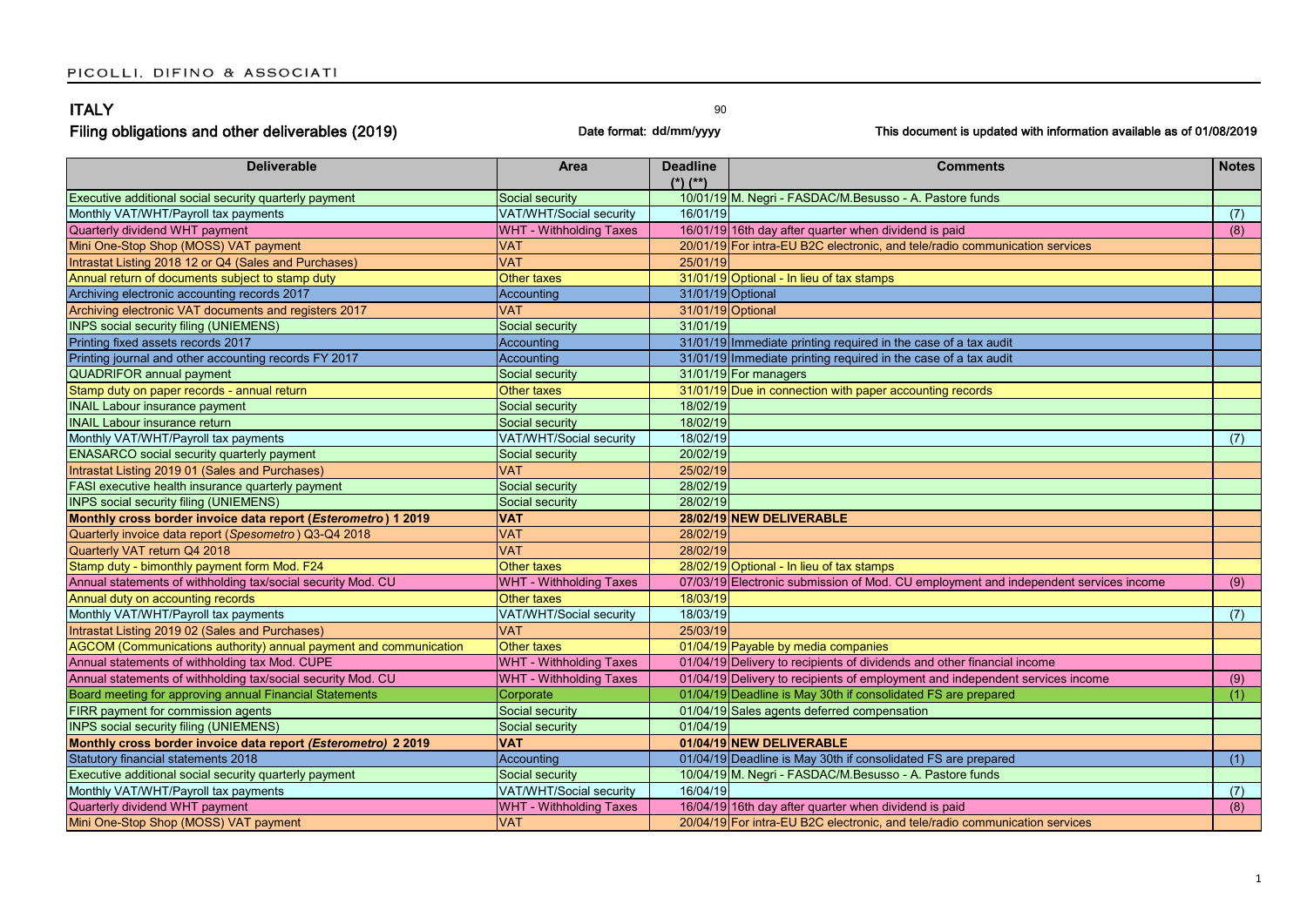| <b>ITALY</b><br>Filing obligations and other deliverables (2019)<br>Date format: dd/mm/yyyy |                    | 90                              | This document is updated with information available as of 01/08/2019 |              |
|---------------------------------------------------------------------------------------------|--------------------|---------------------------------|----------------------------------------------------------------------|--------------|
| <b>Deliverable</b>                                                                          | Area               | <b>Deadline</b><br>$(*)$ $(**)$ | <b>Comments</b>                                                      | <b>Notes</b> |
| Stamp duty on electronic invoices - quarterly payment Q1 2019                               | <b>Other taxes</b> |                                 | 23/04/19 NEW DELIVERABLE                                             |              |
| Intrastat Listing 2019 03 (Sales and Purchases) or Q1 (Sales)                               | <b>VAT</b>         | 25/04/19                        |                                                                      |              |
| Annual VAT Return FY 2018 and Refund application                                            | <b>VAT</b>         | 30/04/19                        |                                                                      |              |
|                                                                                             |                    |                                 |                                                                      |              |

| <b>VAT</b>      | 30/04/19                                                                                                                                                                                                                                                                                                                                                                                                  |                                                                                                                                                                                                                                                                                                                                                                                                                                                                                                                                                                                                                                                                                                                                                                                                                                                                                                                                                       |
|-----------------|-----------------------------------------------------------------------------------------------------------------------------------------------------------------------------------------------------------------------------------------------------------------------------------------------------------------------------------------------------------------------------------------------------------|-------------------------------------------------------------------------------------------------------------------------------------------------------------------------------------------------------------------------------------------------------------------------------------------------------------------------------------------------------------------------------------------------------------------------------------------------------------------------------------------------------------------------------------------------------------------------------------------------------------------------------------------------------------------------------------------------------------------------------------------------------------------------------------------------------------------------------------------------------------------------------------------------------------------------------------------------------|
|                 | 30/04/19 Optional                                                                                                                                                                                                                                                                                                                                                                                         |                                                                                                                                                                                                                                                                                                                                                                                                                                                                                                                                                                                                                                                                                                                                                                                                                                                                                                                                                       |
| Social security |                                                                                                                                                                                                                                                                                                                                                                                                           |                                                                                                                                                                                                                                                                                                                                                                                                                                                                                                                                                                                                                                                                                                                                                                                                                                                                                                                                                       |
|                 |                                                                                                                                                                                                                                                                                                                                                                                                           |                                                                                                                                                                                                                                                                                                                                                                                                                                                                                                                                                                                                                                                                                                                                                                                                                                                                                                                                                       |
|                 |                                                                                                                                                                                                                                                                                                                                                                                                           |                                                                                                                                                                                                                                                                                                                                                                                                                                                                                                                                                                                                                                                                                                                                                                                                                                                                                                                                                       |
| Corporate       | 30/04/19 Deadline is June 29th if consolidated FS are prepared                                                                                                                                                                                                                                                                                                                                            | (2)                                                                                                                                                                                                                                                                                                                                                                                                                                                                                                                                                                                                                                                                                                                                                                                                                                                                                                                                                   |
|                 |                                                                                                                                                                                                                                                                                                                                                                                                           |                                                                                                                                                                                                                                                                                                                                                                                                                                                                                                                                                                                                                                                                                                                                                                                                                                                                                                                                                       |
|                 | 30/04/19 Only due in case of electronic archiving of records/documents                                                                                                                                                                                                                                                                                                                                    |                                                                                                                                                                                                                                                                                                                                                                                                                                                                                                                                                                                                                                                                                                                                                                                                                                                                                                                                                       |
|                 |                                                                                                                                                                                                                                                                                                                                                                                                           | (7)                                                                                                                                                                                                                                                                                                                                                                                                                                                                                                                                                                                                                                                                                                                                                                                                                                                                                                                                                   |
| Social security |                                                                                                                                                                                                                                                                                                                                                                                                           |                                                                                                                                                                                                                                                                                                                                                                                                                                                                                                                                                                                                                                                                                                                                                                                                                                                                                                                                                       |
|                 |                                                                                                                                                                                                                                                                                                                                                                                                           |                                                                                                                                                                                                                                                                                                                                                                                                                                                                                                                                                                                                                                                                                                                                                                                                                                                                                                                                                       |
| Corporate       |                                                                                                                                                                                                                                                                                                                                                                                                           | (3)                                                                                                                                                                                                                                                                                                                                                                                                                                                                                                                                                                                                                                                                                                                                                                                                                                                                                                                                                   |
| Social security |                                                                                                                                                                                                                                                                                                                                                                                                           |                                                                                                                                                                                                                                                                                                                                                                                                                                                                                                                                                                                                                                                                                                                                                                                                                                                                                                                                                       |
|                 |                                                                                                                                                                                                                                                                                                                                                                                                           |                                                                                                                                                                                                                                                                                                                                                                                                                                                                                                                                                                                                                                                                                                                                                                                                                                                                                                                                                       |
|                 |                                                                                                                                                                                                                                                                                                                                                                                                           |                                                                                                                                                                                                                                                                                                                                                                                                                                                                                                                                                                                                                                                                                                                                                                                                                                                                                                                                                       |
|                 |                                                                                                                                                                                                                                                                                                                                                                                                           |                                                                                                                                                                                                                                                                                                                                                                                                                                                                                                                                                                                                                                                                                                                                                                                                                                                                                                                                                       |
| Other taxes     | 17/06/19 Unless different payment deadlines have been established by the municipality                                                                                                                                                                                                                                                                                                                     |                                                                                                                                                                                                                                                                                                                                                                                                                                                                                                                                                                                                                                                                                                                                                                                                                                                                                                                                                       |
|                 |                                                                                                                                                                                                                                                                                                                                                                                                           | (7)                                                                                                                                                                                                                                                                                                                                                                                                                                                                                                                                                                                                                                                                                                                                                                                                                                                                                                                                                   |
|                 |                                                                                                                                                                                                                                                                                                                                                                                                           |                                                                                                                                                                                                                                                                                                                                                                                                                                                                                                                                                                                                                                                                                                                                                                                                                                                                                                                                                       |
| Corporate       | 30/06/19 Companies limited by shares (SPA) only                                                                                                                                                                                                                                                                                                                                                           |                                                                                                                                                                                                                                                                                                                                                                                                                                                                                                                                                                                                                                                                                                                                                                                                                                                                                                                                                       |
| Other taxes     |                                                                                                                                                                                                                                                                                                                                                                                                           | (4)                                                                                                                                                                                                                                                                                                                                                                                                                                                                                                                                                                                                                                                                                                                                                                                                                                                                                                                                                   |
| Income tax      |                                                                                                                                                                                                                                                                                                                                                                                                           | (4)                                                                                                                                                                                                                                                                                                                                                                                                                                                                                                                                                                                                                                                                                                                                                                                                                                                                                                                                                   |
| Income tax      | 01/07/19 Late payment possibile until 1st August with 0.4% surcharge                                                                                                                                                                                                                                                                                                                                      | (4)                                                                                                                                                                                                                                                                                                                                                                                                                                                                                                                                                                                                                                                                                                                                                                                                                                                                                                                                                   |
| Social security |                                                                                                                                                                                                                                                                                                                                                                                                           |                                                                                                                                                                                                                                                                                                                                                                                                                                                                                                                                                                                                                                                                                                                                                                                                                                                                                                                                                       |
|                 |                                                                                                                                                                                                                                                                                                                                                                                                           |                                                                                                                                                                                                                                                                                                                                                                                                                                                                                                                                                                                                                                                                                                                                                                                                                                                                                                                                                       |
|                 |                                                                                                                                                                                                                                                                                                                                                                                                           |                                                                                                                                                                                                                                                                                                                                                                                                                                                                                                                                                                                                                                                                                                                                                                                                                                                                                                                                                       |
| Social security |                                                                                                                                                                                                                                                                                                                                                                                                           |                                                                                                                                                                                                                                                                                                                                                                                                                                                                                                                                                                                                                                                                                                                                                                                                                                                                                                                                                       |
|                 |                                                                                                                                                                                                                                                                                                                                                                                                           | (7)                                                                                                                                                                                                                                                                                                                                                                                                                                                                                                                                                                                                                                                                                                                                                                                                                                                                                                                                                   |
|                 |                                                                                                                                                                                                                                                                                                                                                                                                           | (8)                                                                                                                                                                                                                                                                                                                                                                                                                                                                                                                                                                                                                                                                                                                                                                                                                                                                                                                                                   |
|                 |                                                                                                                                                                                                                                                                                                                                                                                                           |                                                                                                                                                                                                                                                                                                                                                                                                                                                                                                                                                                                                                                                                                                                                                                                                                                                                                                                                                       |
|                 |                                                                                                                                                                                                                                                                                                                                                                                                           |                                                                                                                                                                                                                                                                                                                                                                                                                                                                                                                                                                                                                                                                                                                                                                                                                                                                                                                                                       |
|                 |                                                                                                                                                                                                                                                                                                                                                                                                           |                                                                                                                                                                                                                                                                                                                                                                                                                                                                                                                                                                                                                                                                                                                                                                                                                                                                                                                                                       |
|                 |                                                                                                                                                                                                                                                                                                                                                                                                           |                                                                                                                                                                                                                                                                                                                                                                                                                                                                                                                                                                                                                                                                                                                                                                                                                                                                                                                                                       |
| Social security |                                                                                                                                                                                                                                                                                                                                                                                                           |                                                                                                                                                                                                                                                                                                                                                                                                                                                                                                                                                                                                                                                                                                                                                                                                                                                                                                                                                       |
| <b>VAT</b>      |                                                                                                                                                                                                                                                                                                                                                                                                           |                                                                                                                                                                                                                                                                                                                                                                                                                                                                                                                                                                                                                                                                                                                                                                                                                                                                                                                                                       |
|                 |                                                                                                                                                                                                                                                                                                                                                                                                           |                                                                                                                                                                                                                                                                                                                                                                                                                                                                                                                                                                                                                                                                                                                                                                                                                                                                                                                                                       |
| Social security |                                                                                                                                                                                                                                                                                                                                                                                                           |                                                                                                                                                                                                                                                                                                                                                                                                                                                                                                                                                                                                                                                                                                                                                                                                                                                                                                                                                       |
|                 |                                                                                                                                                                                                                                                                                                                                                                                                           | (7)                                                                                                                                                                                                                                                                                                                                                                                                                                                                                                                                                                                                                                                                                                                                                                                                                                                                                                                                                   |
|                 | <b>VAT</b><br><b>VAT</b><br><b>VAT</b><br><b>Other taxes</b><br>Other taxes<br>VAT/WHT/Social security<br><b>VAT</b><br>Social security<br><b>VAT</b><br><b>VAT</b><br>VAT/WHT/Social security<br><b>VAT</b><br><b>VAT</b><br>Other taxes<br>VAT/WHT/Social security<br><b>WHT - Withholding Taxes</b><br><b>VAT</b><br>Other taxes<br><b>VAT</b><br>Other taxes<br><b>VAT</b><br>VAT/WHT/Social security | .<br>-----<br>30/04/19<br>30/04/19 NEW DELIVERABLE<br>30/04/19<br>30/04/19 Optional - In lieu of tax stamps<br>16/05/19<br>20/05/19<br>27/05/19<br>30/05/19 Deadline is July 30th if consolidated FS are prepared<br>31/05/19<br>31/05/19<br>31/05/19 NEW DELIVERABLE<br>31/05/19<br>17/06/19<br>25/06/19<br>01/07/19 Late payment possibile until 1st August with 0.4% surcharge<br>01/07/19 Late payment possibile until 1st August with 0.4% surcharge<br>01/07/19<br>01/07/19 NEW DELIVERABLE<br>01/07/19 Optional - In lieu of tax stamps<br>10/07/19 M. Negri - FASDAC/M.Besusso - A. Pastore funds<br>16/07/19<br>16/07/19 16th day after quarter when dividend is paid<br>20/07/19 For intra-EU B2C electronic, and tele/radio communication services<br>22/07/19 NEW DELIVERABLE<br>25/07/19<br>31/07/19 Payable by companies with revenues higher than Euro 50M<br>31/07/19<br>31/07/19 NEW DELIVERABLE<br>31/07/19<br>20/08/19<br>20/08/19 |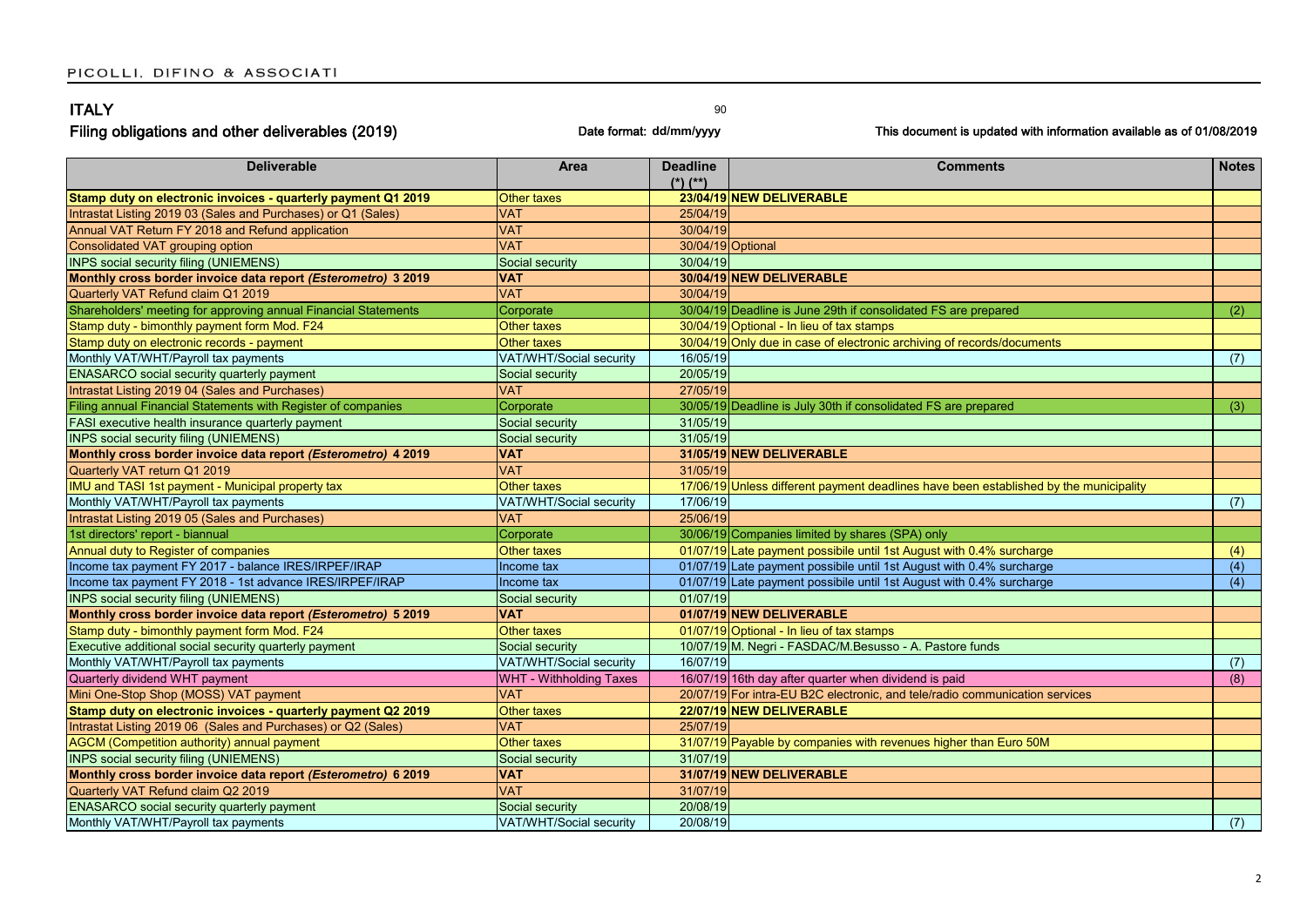| <b>ITALY</b>                                                   |                                | 90                      |                                                                                       |                  |
|----------------------------------------------------------------|--------------------------------|-------------------------|---------------------------------------------------------------------------------------|------------------|
| Filing obligations and other deliverables (2019)               |                                | Date format: dd/mm/yyyy | This document is updated with information available as of 01/08/2019                  |                  |
| <b>Deliverable</b>                                             | Area                           | <b>Deadline</b>         | <b>Comments</b>                                                                       | <b>Notes</b>     |
|                                                                |                                | $(*)$ $(**)$            |                                                                                       |                  |
| Intrastat Listing 2019 07 (Sales and Purchases)                | VAT                            | 26/08/19                |                                                                                       |                  |
| FASI executive health insurance quarterly payment              | Social security                | 31/08/19                |                                                                                       |                  |
| Monthly cross border invoice data report (Esterometro) 7 2019  | <b>VAT</b>                     |                         | 01/09/19 NEW DELIVERABLE                                                              |                  |
| <b>INPS social security filing (UNIEMENS)</b>                  | Social security                | 02/09/19                |                                                                                       |                  |
| Stamp duty - bimonthly payment form Mod. F24                   | Other taxes                    |                         | 02/09/19 Optional - In lieu of tax stamps                                             |                  |
| Monthly VAT/WHT/Payroll tax payments                           | VAT/WHT/Social security        | 16/09/19                |                                                                                       | (7)              |
| Quarterly VAT return Q2 2019                                   | <b>VAT</b>                     | 16/09/19                |                                                                                       |                  |
| Intrastat Listing 2019 08 (Sales and Purchases)                | <b>VAT</b>                     | 25/09/19                |                                                                                       |                  |
| Annual Foreign VAT Refund claim                                | <b>VAT</b>                     |                         | 30/09/19 For VAT incurred in other EU countries                                       |                  |
| Consolidated tax grouping return (CNM)                         | Income tax                     | 30/09/19                |                                                                                       | (5)              |
| Corporate income tax return (Redditi)                          | Income tax                     | 30/09/19                |                                                                                       | $\overline{(5)}$ |
| Corporate local tax return (IRAP)                              | Income tax                     | 30/09/19                |                                                                                       | (5)              |
| <b>INPS social security filing (UNIEMENS)</b>                  | Social security                | 30/09/19                |                                                                                       |                  |
| Monthly cross border invoice data report (Esterometro) 8 2019  | <b>VAT</b>                     |                         | 30/09/19 NEW DELIVERABLE                                                              |                  |
| Personal income tax return                                     | Income tax                     | 30/09/19                |                                                                                       |                  |
| <b>Transfer Pricing Country File FY 2018</b>                   | Income tax                     | 30/09/19                |                                                                                       | (5)              |
| Executive additional social security quarterly payment         | Social security                |                         | 10/10/19 M. Negri - FASDAC/M.Besusso - A. Pastore funds                               |                  |
| Monthly VAT/WHT/Payroll tax payments                           | VAT/WHT/Social security        | 16/10/19                |                                                                                       | (7)              |
| Quarterly dividend WHT payment                                 | <b>WHT - Withholding Taxes</b> |                         | 16/10/19 16th day after quarter when dividend is paid                                 | (8)              |
| Mini One-Stop Shop (MOSS) VAT payment                          | <b>VAT</b>                     |                         | 20/10/19 For intra-EU B2C electronic, and tele/radio communication services           |                  |
| Stamp duty on electronic invoices - quarterly payment Q3 2019  | Other taxes                    |                         | 21/10/19 NEW DELIVERABLE                                                              |                  |
| Intrastat Listing 2019 09 (Sales and Purchases) or Q3 (Sales)  | <b>VAT</b>                     | 25/10/19                |                                                                                       |                  |
| Annual WHT return - Mod. 770                                   | WHT - Withholding Taxes        | 31/10/19                |                                                                                       |                  |
| <b>INPS social security filing (UNIEMENS)</b>                  | Social security                | 31/10/19                |                                                                                       |                  |
| Monthly cross border invoice data report (Esterometro) 9 2019  | <b>VAT</b>                     |                         | 31/10/19 NEW DELIVERABLE                                                              |                  |
| Quarterly VAT Refund claim Q3 2019                             | <b>VAT</b>                     | 31/10/19                |                                                                                       |                  |
| Stamp duty - bimonthly payment form Mod. F24                   | <b>Other taxes</b>             |                         | 31/10/19 Optional - In lieu of tax stamps                                             |                  |
| Monthly VAT/WHT/Payroll tax payments                           | VAT/WHT/Social security        | 18/11/19                |                                                                                       | (7)              |
| ENASARCO social security quarterly payment                     | Social security                | 20/11/19                |                                                                                       |                  |
| Intrastat Listing 2019 10 (Sales and Purchases)                | <b>VAT</b>                     | 25/11/19                |                                                                                       |                  |
| FASI executive health insurance quarterly payment              | Social security                | 30/11/19                |                                                                                       |                  |
| <b>INPS social security filing (UNIEMENS)</b>                  | Social security                | 01/12/19                |                                                                                       |                  |
| Income tax payment FY 2018 - 2nd advance IRES/IRPEF/IRAP       | Income tax                     | 02/12/19                |                                                                                       | (6)              |
| Monthly cross border invoice data report (Esterometro) 10 2019 | <b>VAT</b>                     |                         | 02/12/19 NEW DELIVERABLE                                                              |                  |
| Quarterly VAT return Q3 2019                                   | <b>VAT</b>                     | 02/12/19                |                                                                                       |                  |
| IMU and TASI 2nd payment - Municipal property tax              | Other taxes                    |                         | 16/12/19 Unless different payment deadlines have been established by the municipality |                  |
| Monthly VAT/WHT/Payroll tax payments                           | VAT/WHT/Social security        | 16/12/19                |                                                                                       | (7)              |
| Intrastat Listing 2019 11 (Sales and Purchases)                | <b>VAT</b>                     | 25/12/19                |                                                                                       |                  |
| Annual Advance VAT payment                                     | <b>VAT</b>                     | 27/12/19                |                                                                                       |                  |
| 2nd directors' report - biannual                               | Corporate                      |                         | 31/12/19 Companies limited by shares (SPA) only                                       |                  |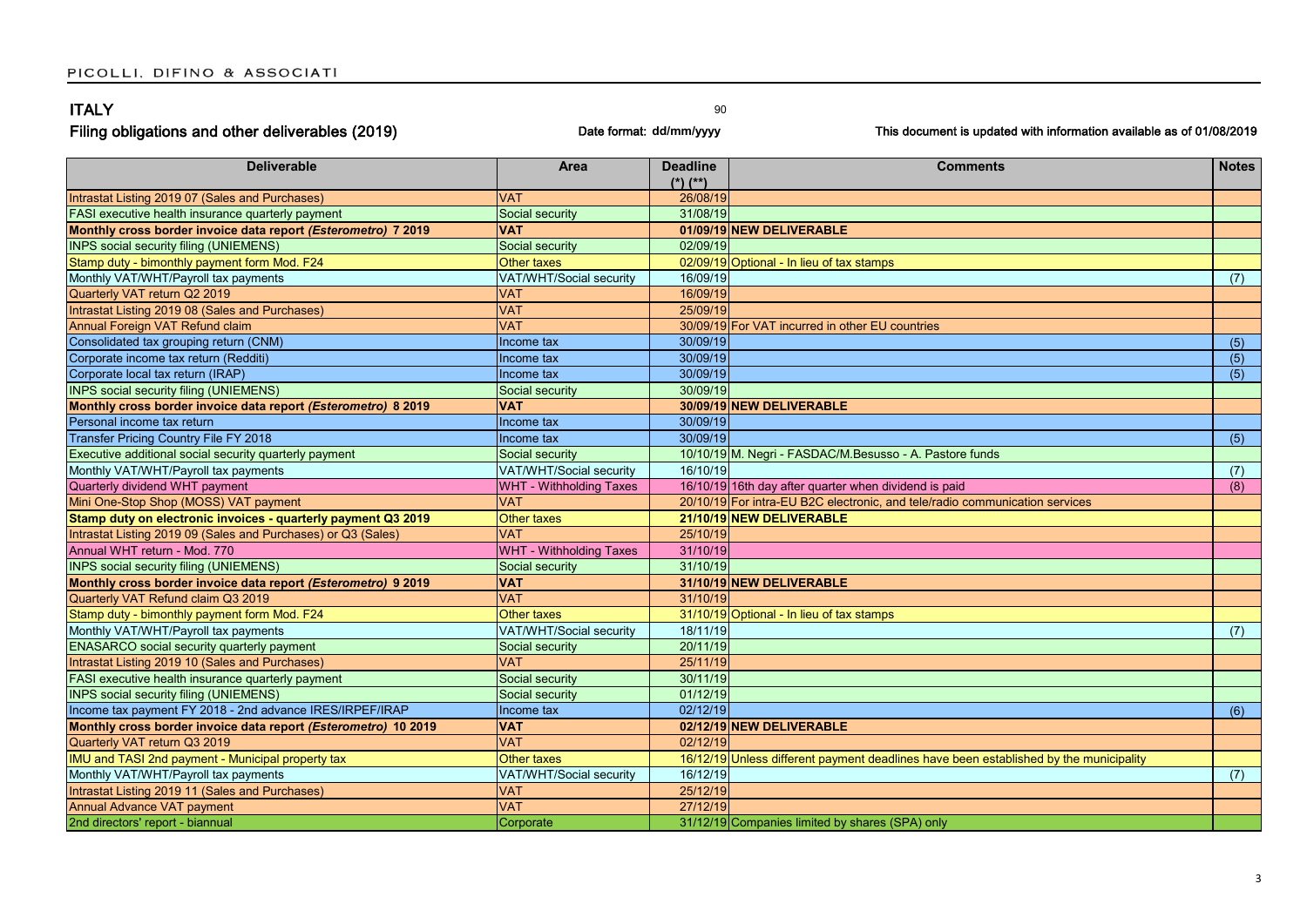| <b>ITALY</b>                                     |                         |                                                                      |
|--------------------------------------------------|-------------------------|----------------------------------------------------------------------|
| Filing obligations and other deliverables (2019) | Date format: dd/mm/yyyy | This document is updated with information available as of 01/08/2019 |

| <b>Deliverable</b>                                                      | Area               | <b>Deadline</b> | <b>Comments</b>                           | <b>Notes</b> |
|-------------------------------------------------------------------------|--------------------|-----------------|-------------------------------------------|--------------|
|                                                                         |                    | $(*)$ $(**)$    |                                           |              |
| <b>INPS social security filing (UNIEMENS)</b>                           | Social security    | 31/12/19        |                                           |              |
| Monthly cross border invoice data report ( <i>Esterometro</i> ) 11 2019 | <b>VAT</b>         |                 | 31/12/19 NEW DELIVERABLE                  |              |
| Country-by-Country Reporting (CBCR) 2018                                | Ilncome tax        | 31/12/19        |                                           | (10)         |
| Stamp duty - bimonthly payment form Mod. F24                            | <b>Other taxes</b> |                 | 31/12/19 Optional - In lieu of tax stamps |              |

(\*) Most deadlines on Saturdays and holidays are postponed to the next business day

(\*\*) Late filings / payments may be possible by paying a surcharge and interest

#### **Notes**

(1) For companies with calendar fiscal year (for other companies deadline is 90 days after year end date)

(2) For companies with calendar fiscal year (for other companies deadline is 120 days after year end date)

(3) Accounts must be filed within 30 days of shareholders' approval

(4) For companies with calendar fiscal year (for other companies Payment deadline is the last day of the 6th month after year end date)

(5) For companies with calendar fiscal year (for other companies Submission deadline is in the last day of the 9th month after year end date)

(6) For companies with calendar fiscal year (for other companies Payment deadline is the last day of the 11th month after year end date)

(7) WHT payment deadline is in the 1st month after salary/fee/interest/royalty payment

Based on contractual terms WHT may alternatively be applicable on due date or actual payment date

WHT exemption/reduction may be available under EU directives/double tax treaties if proper documentation is provided prior to interest/royalty due date

(8) WHT exemption/reduction may be available under EU directives/double tax treaties if proper documentation is provided prior to dividend payment or due date

(9) Including commission and royalty payments

(10) For companies with calendar fiscal year (for other companies CBCR reporting deadline is the last day of the 12th month after year end date)

#### Disclaimer

The above list only includes main tax deadlines for calendar year 2019, based on information currently available. Certain requirements are only applicable to select industries or depend on the company's size. Therefore, some of the above deliverables may not be applicable to all companies. Furthermore, additional deliverables not listed may be compulsory for your company. The above should be regarded as general information only and the specific requirements applicable to your company should be checked with your consultant in charge. The content of this document does not constitute legal or professional advice. All information contained herein is provided "as is" and should not be used to make any decision or take or refrain from any action that might affect your business or finances. If you require professional advice on a specific tax matter, please do not hesita contact one of the partners of our firm.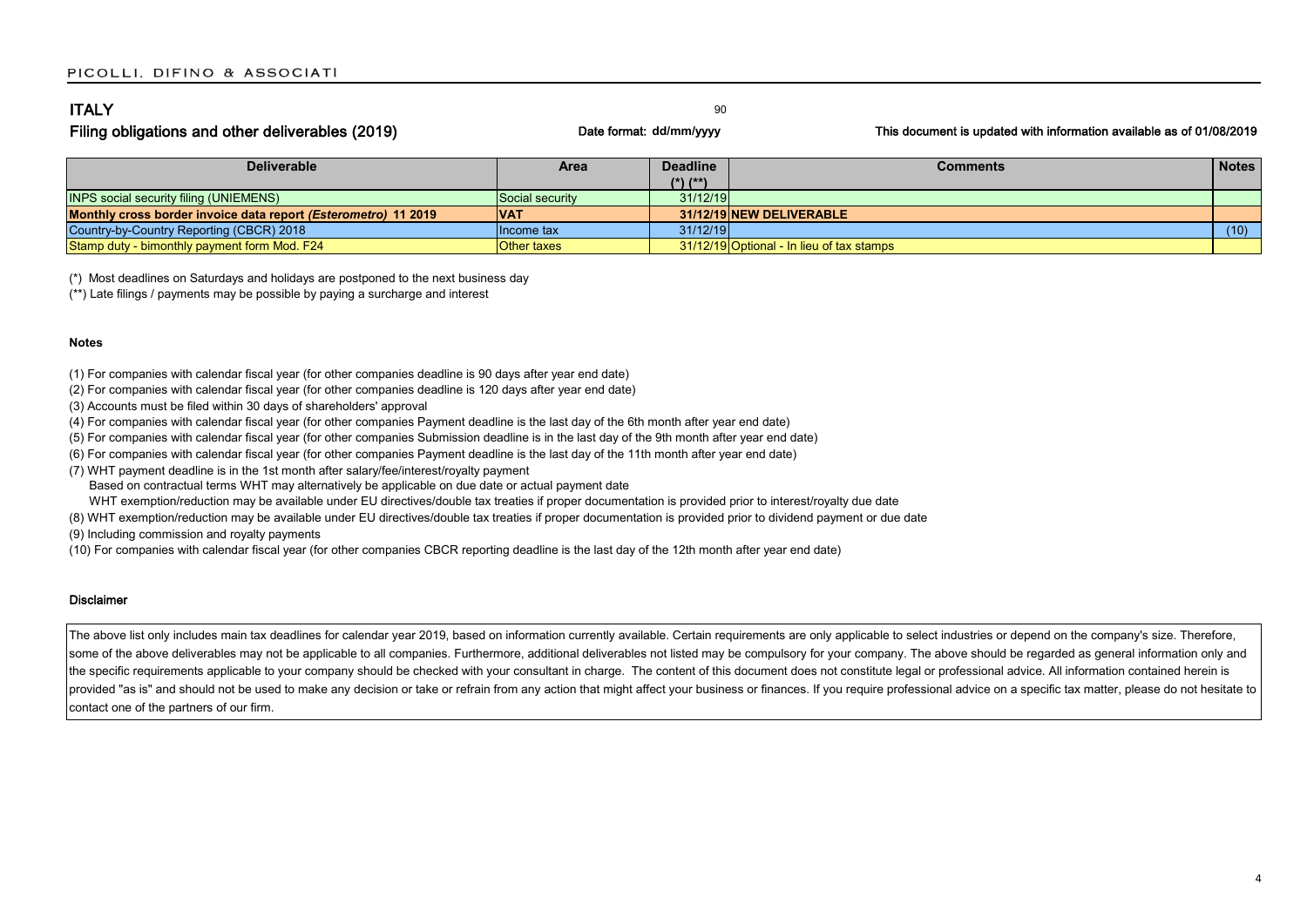| Adempimento                                                          | <b>Area</b>                    | <b>Scadenza</b><br>$(*)$ $(*)$ | <b>Commenti</b>                                                                              | <b>Note</b> |
|----------------------------------------------------------------------|--------------------------------|--------------------------------|----------------------------------------------------------------------------------------------|-------------|
| Contributi previdenza integrativa dirigenti                          | Contributi                     |                                | 10/01/19 Fondo M. Negri - FASDAC/M.Besusso - A. Pastore                                      |             |
| Versamento ritenute sui dividendi                                    | Ritenute/Contributi            |                                | 16/01/19 Giorno 16 del mese successivo al trimestre in cui i dividendi sono stati pagati     | (8)         |
| Versamento mensile F24                                               | <b>IVA/Ritenute/Contributi</b> | 16/01/19                       |                                                                                              | (7)         |
| Dichiarazione e versamento IVA regime speciale MOSS                  | <b>IVA</b>                     |                                | 20/01/19 Servizi B2C di telecomunicazione, tele radiodiffusione ed elettronici intra-EU      |             |
| Intrastat vendite e acquisti 12 2018 o 4° trim. 2018                 | <b>IVA</b>                     | 25/01/19                       |                                                                                              |             |
| Conservazione sostitutiva documenti e registri contabili 2017        | Contabilità                    |                                | 31/01/19 Facoltativo                                                                         |             |
| Stampa libro giornale, inventari e altre scritture contabili 2017    | Contabilità                    |                                | 31/01/19 Stampa immediata richiesta in caso di verifica fiscale                              |             |
| Stampa registro beni ammortizzabili 2017                             | Contabilità                    |                                | 31/01/19 Stampa immediata richiesta in caso di verifica fiscale                              |             |
| <b>INPS dichiarazione mensile UNIEMENS</b>                           | Contributi                     | 31/01/19                       |                                                                                              |             |
| <b>QUADRIFOR contributo annuale</b>                                  | Contributi                     |                                | 31/01/19 Per i Quadri                                                                        |             |
| Dichiarazione annuale bollo virtuale documenti cartacei              | Altri tributi                  |                                | 31/01/19 Il pagamento virtuale è opzionale in alternativa all'apposizione dei contrassegni   |             |
| Conservazione sostitutiva documenti IVA 2017                         | <b>IVA</b>                     |                                | 31/01/19 Facoltativa                                                                         |             |
| Imposta di bollo sui libri contabili                                 | Altri tributi                  |                                | 31/01/19 Apposizione contrassegni sui libri contabili cartacei                               |             |
| <b>INAIL dichiarazione annuale</b>                                   | Contributi                     | 18/02/19                       |                                                                                              |             |
| <b>INAIL versamento annuale</b>                                      | Contributi                     | 18/02/19                       |                                                                                              |             |
| Versamento mensile F24                                               | IVA/Ritenute/Contributi        | 18/02/19                       |                                                                                              | (7)         |
| ENASARCO contributi agenti                                           | Contributi                     | 20/02/19                       |                                                                                              |             |
| Intrastat vendite e acquisti 01 2019                                 | <b>IVA</b>                     | 25/02/19                       |                                                                                              |             |
| Comunicazione dati delle fatture (Spesometro) 3° e 4° trim. 2018     | <b>IVA</b>                     | 28/02/19                       |                                                                                              |             |
| FASI fondo assistenza sanitaria integrativa dirigenti                | Contributi                     | 28/02/19                       |                                                                                              |             |
| <b>INPS dichiarazione mensile UNIEMENS</b>                           | Contributi                     | 28/02/19                       |                                                                                              |             |
| Comunicazione trimestrale liquidazioni IVA 4° trim. 2018             | <b>IVA</b>                     | 28/02/19                       |                                                                                              |             |
| Spesometro mensile fatture estere gennaio                            | <b>IVA</b>                     |                                | 28/02/19 NUOVA SCADENZA                                                                      |             |
| Imposta di bollo virtuale - versamento bimestrale                    | Altri tributi                  |                                | 28/02/19 Il pagamento virtuale è opzionale in alternativa all'apposizione dei contrassegni   |             |
| Certificazione annuale sostituti d'imposta Mod. CU                   | Ritenute/Contributi            |                                | 07/03/19 Trasmissione telematica certificazioni redditi di lav. dip., aut., provv. ecc.      | (9)         |
| Versamento mensile F24                                               | IVA/Ritenute/Contributi        | 18/03/19                       |                                                                                              | (7)         |
| Tassa annuale numerazione e bollatura libri e registri               | Altri tributi                  | 18/03/19                       |                                                                                              |             |
| Intrastat vendite e acquisti 02 2019                                 | <b>IVA</b>                     | 25/03/19                       |                                                                                              |             |
| AGCOM contributo Autorità per le Garanzie nelle Comunicazioni        | Altri tributi                  |                                | 01/04/19 Dovuto da soggetti operanti nel settore delle comunicazioni                         |             |
| Consiglio di amministrazione per approvazione bozza bilancio annuale | Adempimenti societari          |                                | 01/04/19 Scadenza 30 maggio se la società predispone il bilancio consolidato                 | (1)         |
| Bilancio d'esercizio 2018                                            | Contabilità                    |                                | 01/04/19 Scadenza 30 maggio se la società predispone il bilancio consolidato                 | (1)         |
| FIRR fondo indennità risoluzione rapporto agenti                     | Contributi                     | 01/04/19                       |                                                                                              |             |
| <b>INPS dichiarazione mensile UNIEMENS</b>                           | Contributi                     | 01/04/19                       |                                                                                              |             |
| Certificazione annuale sostituti d'imposta CUPE                      | Ritenute/Contributi            |                                | 01/04/19 Per utili societari e altri proventi equiparati                                     |             |
| Certificazione annuale sostituti d'imposta Mod. CU                   | Ritenute/Contributi            |                                | 01/04/19 Consegna ai percipienti di redditi di lavoro dipendente, autonomo, provvigioni ecc. | (9)         |
| Spesometro mensile fatture estere febbraio                           | <b>IVA</b>                     |                                | 01/04/19 NUOVA SCADENZA                                                                      |             |
| Contributi previdenza integrativa dirigenti                          | Contributi                     |                                | 10/04/19 Fondo M. Negri - FASDAC/M.Besusso - A. Pastore                                      |             |
| Versamento ritenute sui dividendi                                    | Ritenute/Contributi            |                                | 16/04/19 Giorno 16 del mese successivo al trimestre in cui i dividendi sono stati pagati     | (8)         |
| Versamento mensile F24                                               | IVA/Ritenute/Contributi        | 16/04/19                       |                                                                                              | (7)         |
| Dichiarazione e versamento IVA regime speciale MOSS                  | <b>IVA</b>                     |                                | 20/04/19 Servizi di telecomunicazione, tele radiodiffusione ed elettronici intra-EU B2C      |             |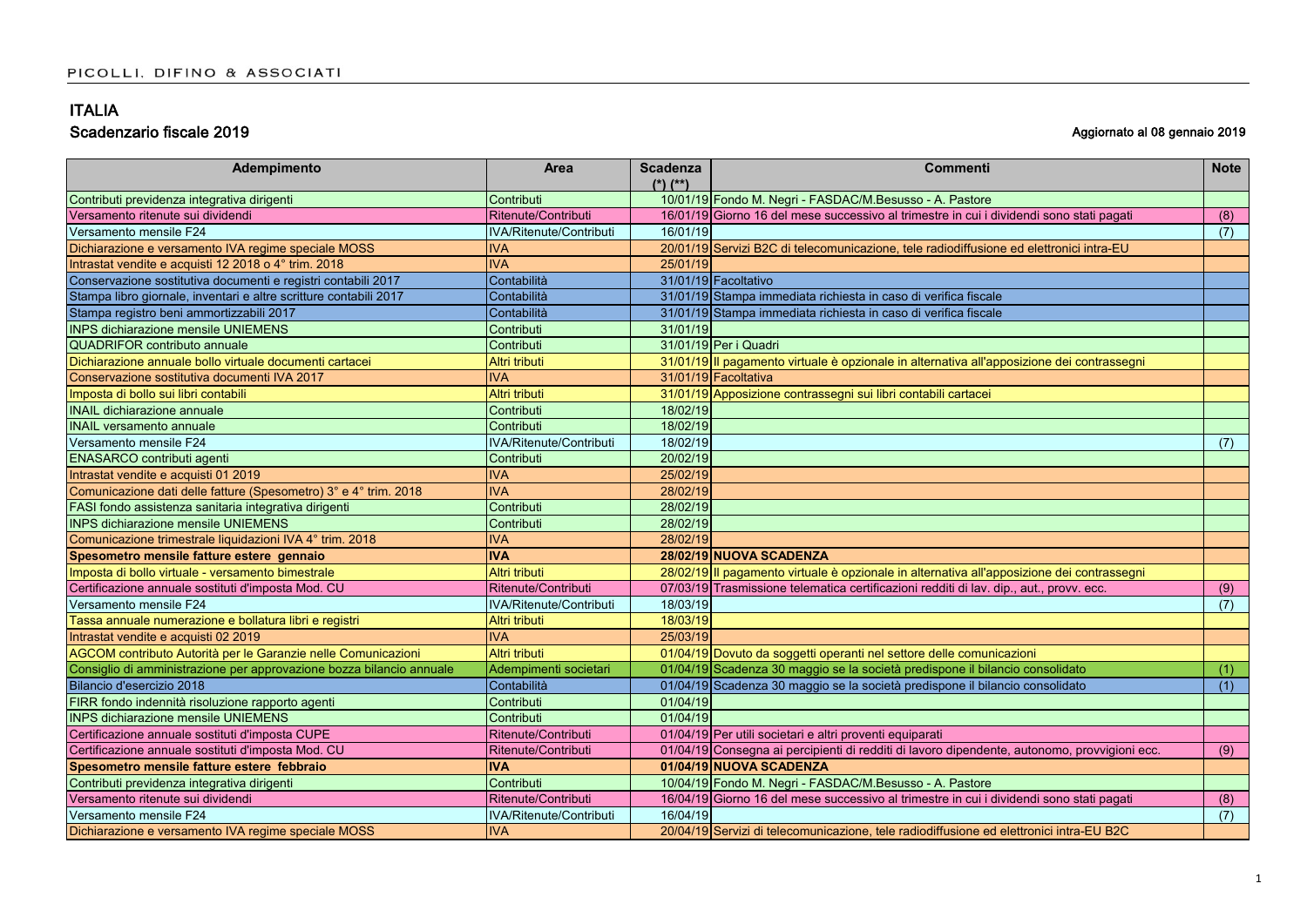| Adempimento                                                        | Area                           | <b>Scadenza</b><br>$(*)$ $(**)$ | <b>Commenti</b>                                                                            | <b>Note</b> |
|--------------------------------------------------------------------|--------------------------------|---------------------------------|--------------------------------------------------------------------------------------------|-------------|
| Imposta di bollo fatture elettroniche - versamento trimestrale     | <b>Altri tributi</b>           |                                 | 23/04/19 NUOVA SCADENZA                                                                    |             |
| Intrastat vendite e acquisti 03 2019 o vendite 1° trim. 2019       | <b>IVA</b>                     | 25/04/19                        |                                                                                            |             |
| Dchiarazione annuale IVA e istanza di rimborso IVA 2018            | <b>IVA</b>                     | 30/04/19                        |                                                                                            |             |
| Imposta di bollo documenti informatici - versamento annuale        | Altri tributi                  |                                 | 30/04/19 Dovuto in caso di archiviazione sostitutiva documenti e registri                  |             |
| Assemblea dei soci per approvazione bilancio annuale               | Adempimenti societari          |                                 | 30/04/19 Scadenza 29 giugno se la società predispone il bilancio consolidato               | (2)         |
| <b>INPS dichiarazione mensile UNIEMENS</b>                         | Contributi                     | 30/04/19                        |                                                                                            |             |
| Imposta di bollo virtuale - versamento bimestrale                  | Altri tributi                  |                                 | 30/04/19 Il pagamento virtuale è opzionale in alternativa all'apposizione dei contrassegni |             |
| Spesometro mensile fatture estere marzo                            | <b>IVA</b>                     |                                 | 30/04/19 NUOVA SCADENZA                                                                    |             |
| Istanza rimborso trimestrale IVA 1° trim, 2019                     | <b>IVA</b>                     | 30/04/19                        |                                                                                            |             |
| Opzione consolidamento IVA                                         | <b>IVA</b>                     |                                 | 30/04/19 Facoltativa                                                                       |             |
| Versamento mensile F24                                             | <b>IVA/Ritenute/Contributi</b> | 16/05/19                        |                                                                                            | (7)         |
| ENASARCO contributi agenti                                         | Contributi                     | 20/05/19                        |                                                                                            |             |
| Intrastat vendite e acquisti 04 2019                               | <b>IVA</b>                     | 27/05/19                        |                                                                                            |             |
| Deposito bilancio presso il Registro imprese                       | Adempimenti societari          |                                 | 30/05/19 Scadenza 30 luglio se la società predispone il bilancio consolidato               | (3)         |
| Comunicazione trimestrale liquidazioni IVA 1° trim. 2019           | <b>IVA</b>                     | 31/05/19                        |                                                                                            |             |
| Spesometro mensile fatture estere aprile                           | <b>IVA</b>                     |                                 | 31/05/19 NUOVA SCADENZA                                                                    |             |
| FASI fondo assistenza sanitaria integrativa dirigenti              | Contributi                     | 31/05/19                        |                                                                                            |             |
| <b>INPS dichiarazione mensile UNIEMENS</b>                         | Contributi                     | 31/05/19                        |                                                                                            |             |
| Versamento mensile F24                                             | IVA/Ritenute/Contributi        | 17/06/19                        |                                                                                            | (7)         |
| IMU e TASI - Imposte comunali immobili - Prima rata                | Altri tributi                  | 17/06/19                        |                                                                                            |             |
| Intrastat vendite e acquisti 05 2019                               | <b>IVA</b>                     | 25/06/19                        |                                                                                            |             |
| 1a comunicazione semestrale organi delegati art. 2381, 5° c., c.c. | Adempimenti societari          |                                 | 30/06/19 Società per azioni                                                                |             |
| Diritto annuale iscrizione Registro imprese                        | Altri tributi                  |                                 | 01/07/19 Maggiorazione 0,4% per pagamento entro 1° agosto                                  | (4)         |
| <b>INPS dichiarazione mensile UNIEMENS</b>                         | Contributi                     | 01/07/19                        |                                                                                            |             |
| IRES/IRPEF/IRAP 2018 Saldo                                         | Imposte sui redditi            |                                 | 01/07/19 Maggiorazione 0,4% per pagamento entro 1° agosto                                  | (4)         |
| IRES/IRPEF/IRAP 2019 Primo acconto                                 | Imposte sui redditi            |                                 | 01/07/19 Maggiorazione 0,4% per pagamento entro 1° agosto                                  | (4)         |
| Spesometro mensile fatture estere maggio                           | <b>IVA</b>                     |                                 | 01/07/19 NUOVA SCADENZA                                                                    |             |
| Imposta di bollo virtuale - versamento bimestrale                  | Altri tributi                  |                                 | 01/07/19 Il pagamento virtuale è opzionale in alternativa all'apposizione dei contrassegni |             |
| Contributi previdenza integrativa dirigenti                        | Contributi                     |                                 | 10/07/19 Fondo M. Negri - FASDAC/M.Besusso - A. Pastore                                    |             |
| Versamento ritenute sui dividendi                                  | Ritenute/Contributi            |                                 | 16/07/19 Giorno 16 del mese successivo al trimestre in cui i dividendi sono stati pagati   | (8)         |
| Versamento mensile F24                                             | IVA/Ritenute/Contributi        | 16/07/19                        |                                                                                            | (7)         |
| Dichiarazione e versamento IVA regime speciale MOSS                | <b>IVA</b>                     |                                 | 20/07/19 Servizi di telecomunicazione, tele radiodiffusione ed elettronici intra-EU B2C    |             |
| Imposta di bollo fatture elettroniche - versamento trimestrale     | <b>Altri tributi</b>           |                                 | 22/07/19 NUOVA SCADENZA                                                                    |             |
| Intrastat vendite e acquisti 06 2019 o vendite 2° trim. 2019       | <b>IVA</b>                     | 25/07/19                        |                                                                                            |             |
| AGCM contributo Autorità Garante della Concorrenza e del Mercato   | Altri tributi                  |                                 | 31/07/19 Dovuto da aziende con ricavi superiori a Euro 50M                                 |             |
| Spesometro mensile fatture estere giugno                           | <b>IVA</b>                     |                                 | 31/07/19 NUOVA SCADENZA                                                                    |             |
| <b>INPS dichiarazione mensile UNIEMENS</b>                         | Contributi                     | 31/07/19                        |                                                                                            |             |
| Istanza rimborso trimestrale IVA 2° trim. 2019                     | <b>IVA</b>                     | 31/07/19                        |                                                                                            |             |
| <b>ENASARCO</b> contributi agenti                                  | Contributi                     | 20/08/19                        |                                                                                            |             |
| Versamento mensile F24                                             | IVA/Ritenute/Contributi        | 20/08/19                        |                                                                                            | (7)         |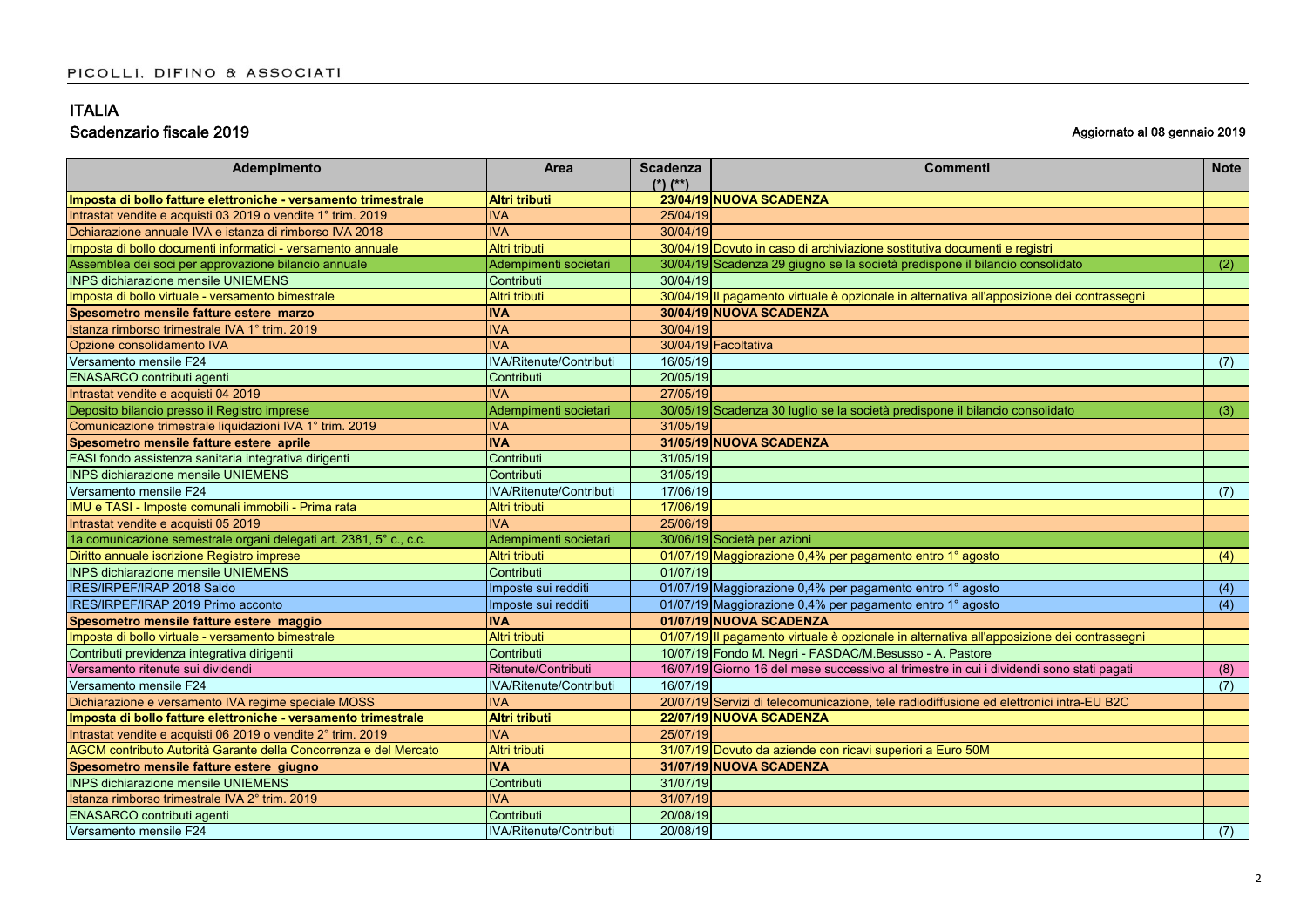| Adempimento                                                            | <b>Area</b>             | <b>Scadenza</b> | <b>Commenti</b>                                                                            | <b>Note</b> |
|------------------------------------------------------------------------|-------------------------|-----------------|--------------------------------------------------------------------------------------------|-------------|
|                                                                        |                         | $(*)$ $(**)$    |                                                                                            |             |
| Intrastat vendite e acquisti 07 2019                                   | <b>IVA</b>              | 26/08/19        |                                                                                            |             |
| FASI fondo assistenza sanitaria integrativa dirigenti                  | Contributi              | 31/08/19        |                                                                                            |             |
| Spesometro mensile fatture estere luglio                               | <b>IVA</b>              |                 | 01/09/19 NUOVA SCADENZA                                                                    |             |
| Imposta di bollo virtuale - versamento bimestrale                      | Altri tributi           |                 | 02/09/19 Il pagamento virtuale è opzionale in alternativa all'apposizione dei contrassegni |             |
| <b>INPS dichiarazione mensile UNIEMENS</b>                             | Contributi              | 02/09/19        |                                                                                            |             |
| Comunicazione trimestrale liquidazioni IVA 2° trim. 2019               | <b>IVA</b>              | 16/09/19        |                                                                                            |             |
| Versamento mensile F24                                                 | IVA/Ritenute/Contributi | 16/09/19        |                                                                                            | (7)         |
| Intrastat vendite e acquisti 08 2019                                   | <b>IVA</b>              | 25/09/19        |                                                                                            |             |
| Spesometro mensile fatture estere agosto                               | <b>IVA</b>              |                 | 30/09/19 NUOVA SCADENZA                                                                    |             |
| <b>INPS dichiarazione mensile UNIEMENS</b>                             | Contributi              | 30/09/19        |                                                                                            |             |
| Dichiarazione annuale dei redditi persone fisiche e società di persone | Imposte sui redditi     | 30/09/19        |                                                                                            | (5)         |
| Dichiarazione annuale dei redditi società di capitali                  | Imposte sui redditi     | 30/09/19        |                                                                                            | (5)         |
| Dichiarazione annuale IRAP imposta regionale attività produttive       | Imposte sui redditi     | 30/09/19        |                                                                                            | (5)         |
| Dichiarazione dei redditi consolidata                                  | Imposte sui redditi     | 30/09/19        |                                                                                            | (5)         |
| Documentazione nazionale prezzi di trasferimento 2018                  | Imposte sui redditi     | 30/09/19        |                                                                                            | (5)         |
| Istanza rimborso annuale IVA assolta in altri Stati UE                 | <b>IVA</b>              | 30/09/19        |                                                                                            |             |
| Contributi previdenza integrativa dirigenti                            | Contributi              |                 | 10/10/19 Fondo M. Negri - FASDAC/M.Besusso - A. Pastore                                    |             |
| Versamento ritenute sui dividendi                                      | Ritenute/Contributi     |                 | 16/10/19 Giorno 16 del mese successivo al trimestre in cui i dividendi sono stati pagati   | (8)         |
| Versamento mensile F24                                                 | IVA/Ritenute/Contributi | 16/10/19        |                                                                                            | (7)         |
| Dichiarazione e versamento IVA regime speciale MOSS                    | <b>IVA</b>              |                 | 20/10/19 Servizi di telecomunicazione, tele radiodiffusione ed elettronici intra-EU B2C    |             |
| Imposta di bollo fatture elettroniche - versamento trimestrale         | <b>Altri tributi</b>    |                 | 21/10/19 NUOVA SCADENZA                                                                    |             |
| Intrastat vendite e acquisti 09 o vendite 3° trim. 2019                | <b>IVA</b>              | 25/10/19        |                                                                                            |             |
| Spesometro mensile fatture estere settembre                            | <b>IVA</b>              |                 | 31/10/19 NUOVA SCADENZA                                                                    |             |
| Imposta di bollo virtuale - versamento bimestrale                      | Altri tributi           |                 | 31/10/19 Il pagamento virtuale è opzionale in alternativa all'apposizione dei contrassegni |             |
| <b>INPS dichiarazione mensile UNIEMENS</b>                             | Contributi              | 31/10/19        |                                                                                            |             |
| Dichiarazione annuale sostituti d'imposta - Mod. 770                   | Ritenute/Contributi     | 31/10/19        |                                                                                            |             |
| Istanza rimborso trimestrale IVA 3° trim. 2019                         | <b>IVA</b>              | 31/10/19        |                                                                                            |             |
| Versamento mensile F24                                                 | IVA/Ritenute/Contributi | 18/11/19        |                                                                                            | (7)         |
| <b>ENASARCO contributi agenti</b>                                      | Contributi              | 20/11/19        |                                                                                            |             |
| Intrastat vendite e acquisti 10 2019                                   | <b>IVA</b>              | 25/11/19        |                                                                                            |             |
| FASI fondo assistenza sanitaria integrativa dirigenti                  | Contributi              | 30/11/19        |                                                                                            |             |
| <b>INPS dichiarazione mensile UNIEMENS</b>                             | Contributi              | 01/12/19        |                                                                                            |             |
| Comunicazione trimestrale liquidazioni IVA 3° trim. 2019               | <b>IVA</b>              | 02/12/19        |                                                                                            |             |
| Spesometro mensile fatture estere ottobre                              | <b>IVA</b>              |                 | 02/12/19 NUOVA SCADENZA                                                                    |             |
| IRES/IRPEF/IRAP 2019 Secondo acconto                                   | Imposte sui redditi     | 02/12/19        |                                                                                            | (6)         |
| Country-by-Country Reporting (CBCR) 2018                               | Imposte sui redditi     | 31/12/19        |                                                                                            | (10)        |
| IMU e TASI - Imposte comunali immobili - Seconda rata                  | Altri tributi           | 16/12/19        |                                                                                            |             |
| Versamento mensile F24                                                 | IVA/Ritenute/Contributi | 16/12/19        |                                                                                            | (7)         |
| Intrastat vendite e acquisti 11 2019                                   | <b>IVA</b>              | 25/12/19        |                                                                                            |             |
| Acconto annuale IVA                                                    | <b>IVA</b>              | 27/12/19        |                                                                                            |             |